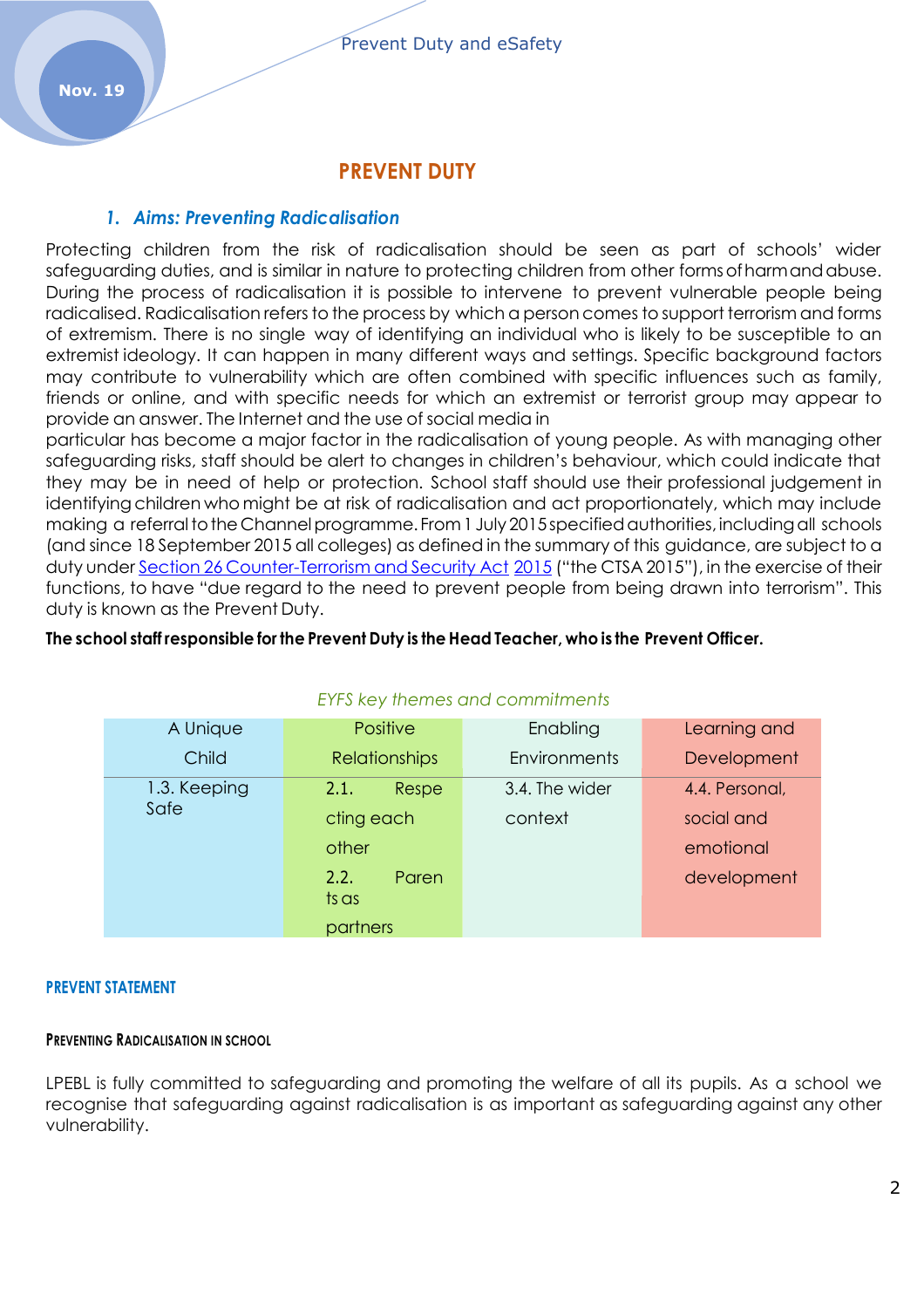All staff are expected to uphold and promote the fundamental principles of British values, including democracy, the rule of law, individual liberty and mutual respect, and tolerance of those with different faiths and beliefs. We believe that children should be given the opportunity to explore diversity and understand Britain as a multi- cultural society; everyone should be treated with respect whatever their race, gender, sexuality, religious belief, special need, or disability.

On 1 July 2015, Section 26 [Counter-Terrorism](http://www.legislation.gov.uk/ukpga/2015/6/section/26/enacted) and Security Act 2015 came into force. This duty places the responsibility on local authorities and schools to have due regard to the need to prevent people from being drawn into terrorism. As part of our commitment to safeguarding and child protection we fully support the government's *PreventStrategy.*

At La Petite Ecole Bilingue we take this duty seriously and carry out the four main actions responsibly, theseare:

 RISK ASSESSMENT**:** assess the potential risk within the school of radicalisation (this action forms part of our child protection policy)

 WORKING in PARTNERSHIP with the local community and local education authority. Being aware of the latest requirements and having a clear line of communication with the local authority Prevent lead.

PROVIDING APPROPRIATE STAFF TRAINING. All staff receive annual safeguarding training and all new staff including volunteers are fully receive a thorough induction process.

Policies: all our statutory policies are reviewed and available to read from the school website or on request.

#### **WHAT WE DO IF THERE IS A CONCERN**

#### **La petite Ecole Bilingue - OG Prevent lead officer: Helene Knupffer**

If we have a concern about a particular pupil/family, we will follow the school's normal safeguarding procedures, including discussing with the school's designated safeguarding officer (s), the school's prevent officer and where deemed necessary, with children's socialcare.

## *2. Monitoring the Use of Online Technology*

Use of technology has become a significant component of many safeguarding issues. Child sexual exploitation; radicalisation; and sexual predation. Technology often provides the platform that facilitates harm. An effective approach to online safety empowers a school or college to protect and educate the whole school or college community in their use of technology and establishes mechanisms to identify, intervene and escalate any incident where appropriate.

The breadth of issues classified within online safety is considerable, but can be categorised into three areas of risk:

- Content:being exposed toillegal, inappropriate or harmful material
- Contact: being subjected to harmful online interaction with other users
- Conduct: personal online behaviour that increases the likelihood of, or

#### causes, harm

The LDCPO shall ensure that as part of the requirement forstaff to undergo regularly updated safeguarding training [\(Keeping Children Safe in Education](https://assets.publishing.service.gov.uk/government/uploads/system/uploads/attachment_data/file/741315/Keeping_Children_Safe_in_Education_2018__Part_One__14.09.18.pdf) 2018paragraph

75) and the requirement to ensure children are taught about safeguarding, including online [\(Keeping](https://assets.publishing.service.gov.uk/government/uploads/system/uploads/attachment_data/file/741315/Keeping_Children_Safe_in_Education_2018__Part_One__14.09.18.pdf)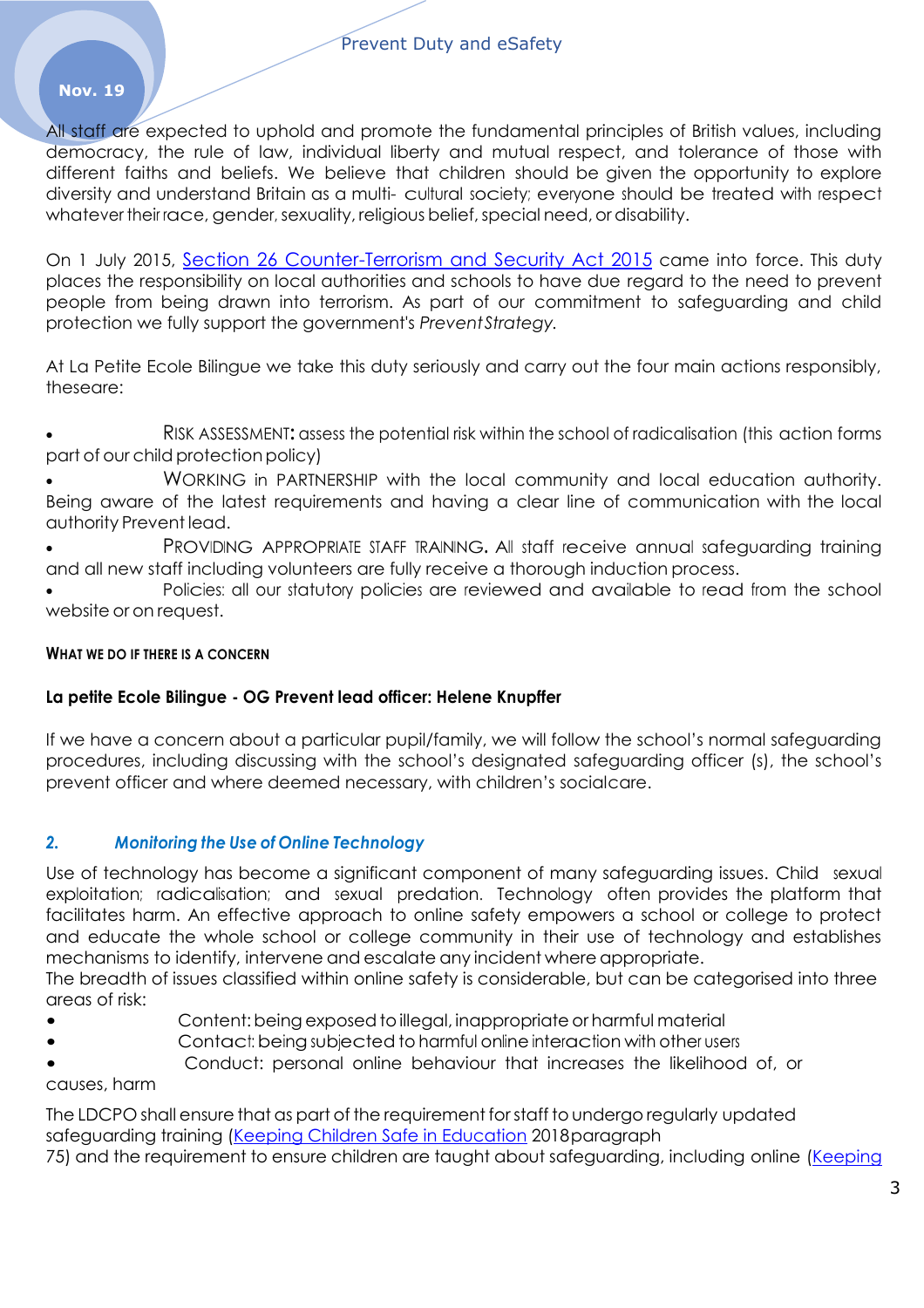Children Safe in Education 2018 paragraph 77), that online safety training for staff is integrated, aligned and considered as part of the overarching safeguarding approach.

Itisessentialthatchildrenaresafeguardedfrompotentiallyharmfulandinappropriate online material. As such proprietors and head teachers should ensure appropriate filters and appropriate monitoring systems are in place. Peer on peer abuse can manifest itself in many ways.

Proprietors and head teachers should ensure sexting and the school or colleges approach to it is reflected in the child protection policy.

### **Other Legal framework:**

- Revised Prevent duty guidance for England and Wales (Counter-Terrorism and Security Act 2015)
- Behaviour and Discipline in Schools 2016- departmental guidance for school leaders and school leaders and school staff on developing a school behaviour policy (DPE- 00023-2014)
- Preventing and Tackling Bullying 2017: Advice for school leaders and staff (DPE- 00160-2017)
- Approaches to preventing and tackling bullying: case studies (2018) (DFE- RR751)

# **E-Safety and Acceptable Use of the Internet Policy**

## **1.Introduction**

## **1.1 Rationale for the need for an e-safety and Acceptable Use of the Internet Policy**

This policy represents The Stewart Bilingual School's approach to ensuring that **e-Safety**  (electronic safety) is embedded in the use by pupils and staff of devices that can access the Internet. E-Safety at LPEBL:

- is concerned with safeguarding children and young people in the digital world;
- emphasises learning to understand and the use of new technologies in a positive way;
- focuses on education about the risks as well as the benefits, so that users feel confident online;
- aims to help pupils to develop safer online behaviours both in and out of school; and
- aims to help pupils recognise unsafe situations and know how to respond to risks appropriately.

## **1.2 What does the policy cover?**

E-Safety covers not only Internet technologies but also any electronic communication via smart phones, tablets, laptops, or any wireless enabled technology. When the word "**Internet**" is used in this policy it refers to any online activity e.g. Email, Internet access, cloud storage or interaction with the Virtual Learning Environment (VLE \* If applicable).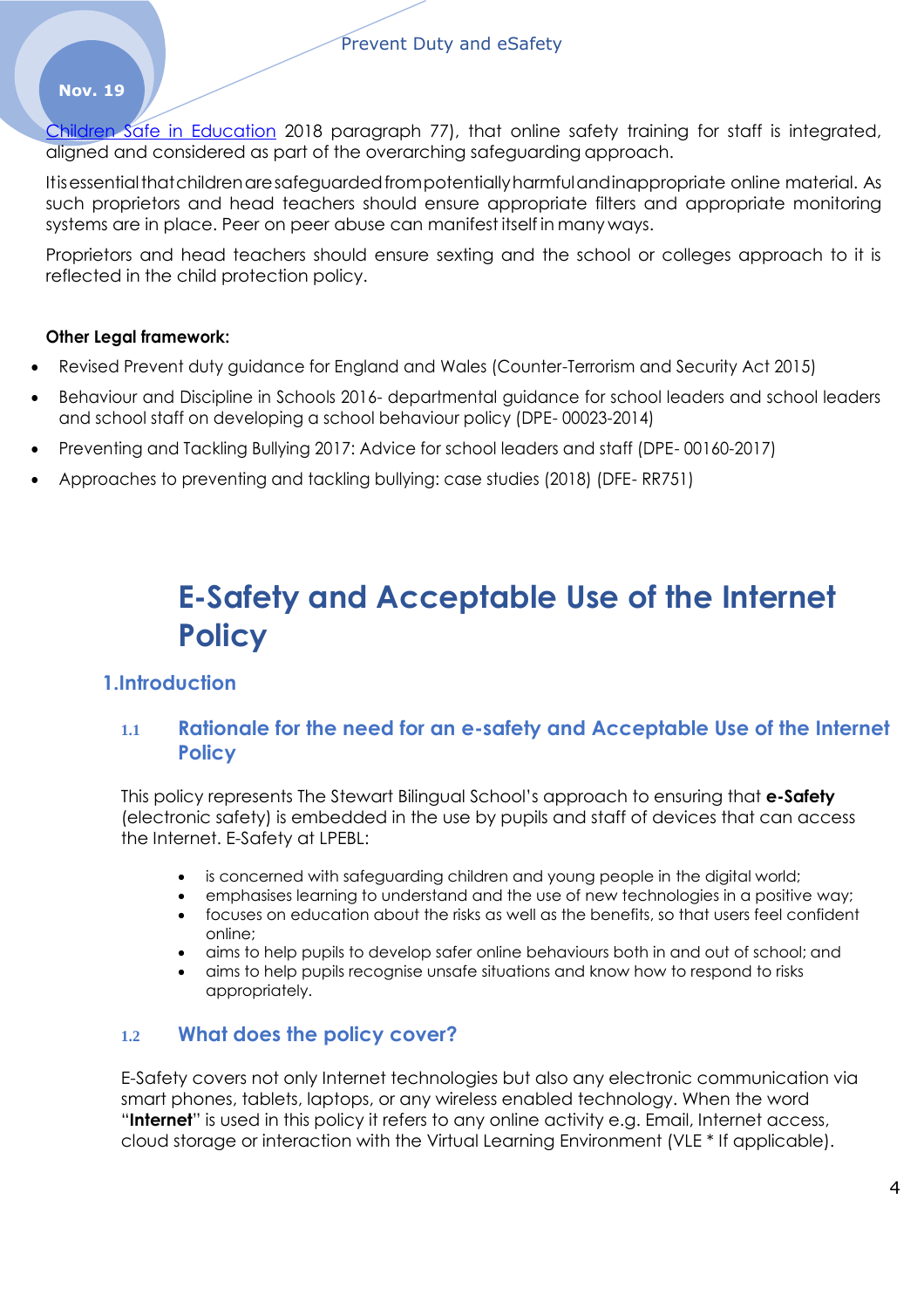The rapidly changing nature of the Internet and new technologies means that e-Safety is an ever growing and changing area of interest and concern. The Stewart Bilingual School's e-Safety and Acceptable Use of the Internet Policy must reflect this by keeping abreast of the changes taking place. LPEBL School has a duty of care to enable pupils to use online systems safely. **This policy will be reviewed on an annual basis.**

## **1.3 Links to other school policies**

The e-Safety and Acceptable Use of the Internet Policy operates in conjunction with other school policies including; Safeguarding and Child Protection Policy and Positive Relationships and Anti-Bullying Policy. E-Safety at LPEBL is built into the delivery of the curriculum. As ICT is a compulsory cross-curricular element of the revised curriculum, this policy is intended to ensure the safe acquisition, development and use by pupils of these skills at The Stewart Bilingual School.

## **1.4 What is the Internet?**

The Internet is an electronic information highway connecting computers all over the world and millions of individual subscribers. This global "network of networks" is not governed by any entity. This means that there are **no limits** or checks on the kind of information that is maintained by, and accessible to, the Internet. The educational value of appropriate use of information and resources located on the Internet is substantial, allowing for the efficient digital exchange of appropriate information between pupils, staff and parents.

## **1.5 What is a VLE?**

A Virtual Learning Environment (VLE) is a range of educational resources, comprising information, forums, assessments and other online material provided to students as part of an online learning package. Currently VLE is very rarely used at The Stewart Bilingual Schoo, which is a screen free school.

## **1.6 Why use the Internet?**

The Stewart Bilingual School allows use by pupils of the rich information sources available on the I n t e r n e t . Online resources offer a broader range of up-to-date resources to pupils (both those at school and those unable to attend school), provide an independent research facility, facilitate a variety of learning styles and abilities and encourage pupils to take responsibility for their own learning.

## **1.7 Networked access to Internet**

In recognition of these benefits, The Stewart Bilingual School offers networked Internet, VLE and email access for staff only. Appropriate cross-curricular use of the Internet and the VLE is not actively encouraged as the school prefers to use traditional means of teaching.

## **1.8 How will pupils gain access to the Internet and VLE at The Stewart Bilingual School?**

In ICT specific lessons.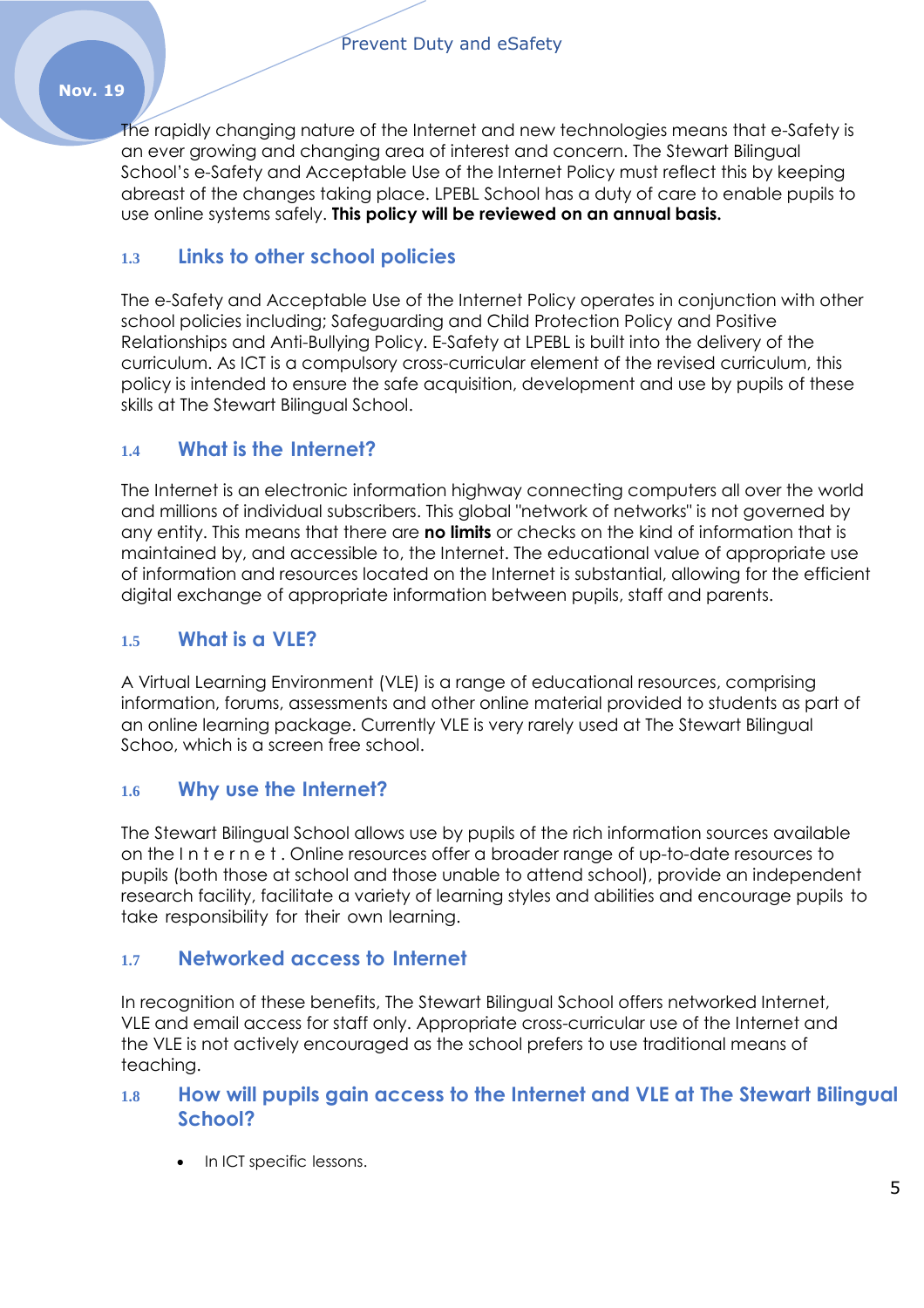• Through non ICT subject use across the curriculum.

## **1.9 Use of pupil owned mobile Internet enabled devices**

Under certain conditions (as outlined in section 11) LPEBL School supports pupils using their own personal devices to further their learning, such as Kindle for reading. The opportunities to use the Internet and access online resources are restricted by access to school specific equipment.

In school, pupils are **strictly forbidden** to access Internet resources outside the school network such as those provided through phone 3G/4G contracts.

Pupils are solely responsible for their own devices if being used at school. The school does not accept responsibility for damage or loss to these devices and it is the pupils' responsibility to ensure they are kept secure at all times.

**Section 11** of this policy outlines guidelines relating to '**bring your own device'.**

## **1.10 Dangers in using the Internet**

Since the Internet is composed of information from a vast array of sources worldwide, it includes some material that is not of educational value in the context of the school. This material includes information that may be inaccurate, abusive, sexually oriented, racist, sectarian or illegal. In order to guard young people from danger, it is the joint responsibility of school staff and the parent or guardian of each pupil to educate the pupil about her responsibility when using the Internet. The schools' e-Safety and Acceptable Use of the Internet Policy is written in order to address these dangers and promote safe online use.

## **1.11 Promoting awareness of the e-Safety and Acceptable Use of Internet Policy**

The Stewart Bilingual School will e n d e a v o u r t o ensure that all stakeholders are made aware of this policy. The policy will be made available to parents, pupils, governors and staff. A copy will also be available on the website.

The HT, DH and proprietor will oversee eSafety training, policy and procedures.

## **Policy development**

- HT/DH and proprietor management meeting
- Staff consultation.
- School Council.
- Parental consultation.

#### **2.0 Roles and Responsibilities**

#### **2.1 Pupils' responsibilities**

Pupils are responsible for good behaviour on the Internet just as they are in the classroom, school corridor or school buses, so normal school rules will apply. In addition, a number of rules relating specifically to use of the Internet also apply.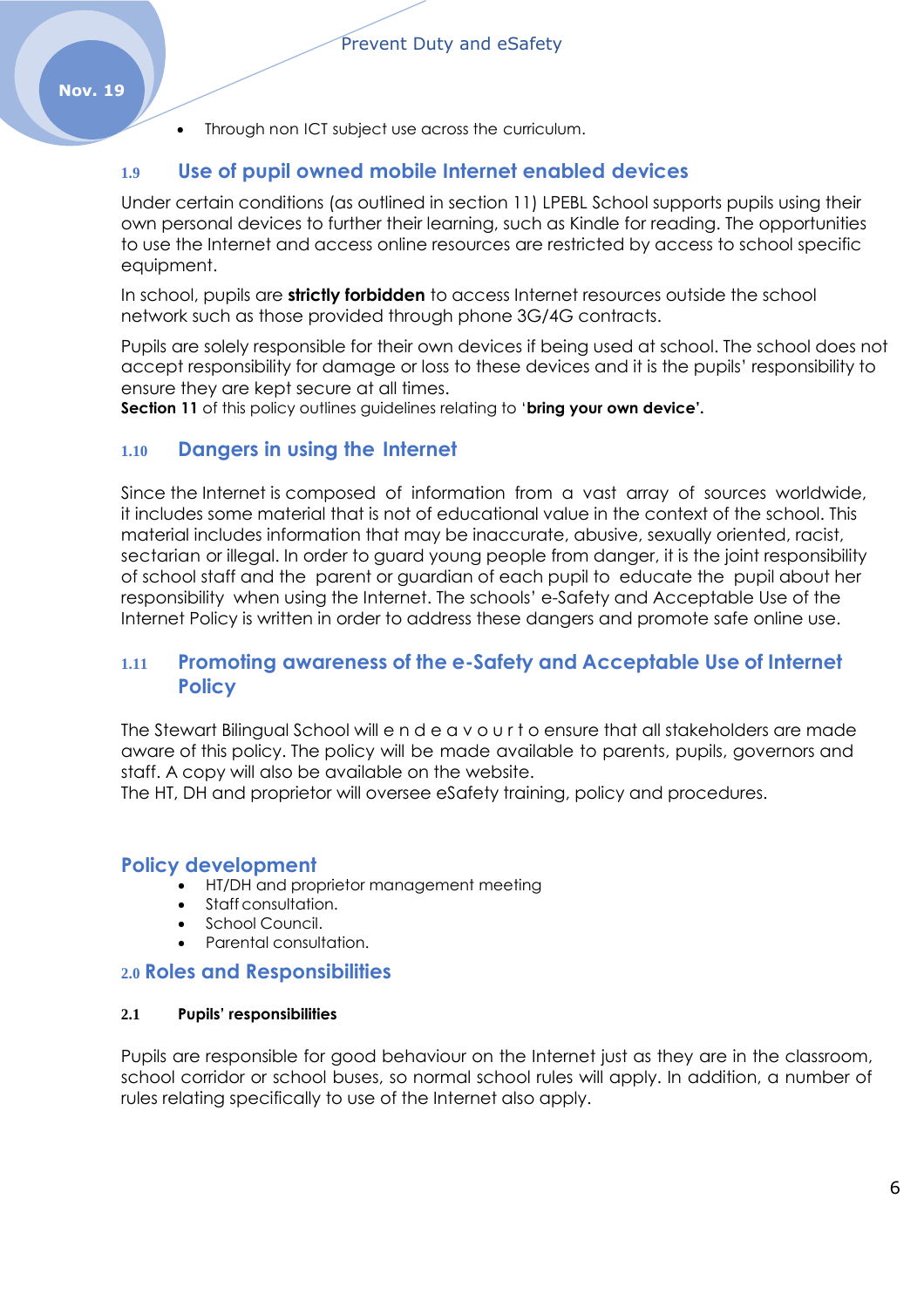## **2.2 Pupils' unacceptable behaviours**

Misuse of the Internet is a breach of LPEBL School Positive Behaviour and Citizenship policy and will incur the relevant sanctions. The following list applies to all uses of the Internet and mobile technologies including email, social media (Facebook, Instagram, Twitter, Snapchat etc), texting and messaging.

Examples of misuse of the Internet include the following. This list is not exhaustive.

- taking, retrieving, sending, copying or displaying impolite, discourteous or offensive images/text/messages/videos
- causing persistent irritation and/or wilful embarrassment to a member of the school community.
- send or play offensive sound recordings
- cause distress to another member of the school community
- making false allegations against others/written provocation against others.
- making racial, sectarian or homophobic comments
- harass, insult, bully or attack others
- refusing to follow teachers' instructions
- bringing the school into disrepute
- cheating
- damage or tamper with computers, computer systems or computer networks
- copying, saving and/or redistributing copyright protected material
- copy software from or to the school computer systems without prior permission from a teacher
- using the school computer systems to create or distribute malicious materials or software
- using the school computer systems to create or distribute software that could cause a security breach
- use or attempt to use another user's password to access his/her network area
- trespass in another user's folders, work or files
- intentionally waste resources (such as consumables e.g. paper and toner)
- use the network for unapproved commercial purposes
- use ICT resources in any way that contravenes Health and Safety guidelines
- take part in any form of cyberbullying
- subscribe to any services or ordering any goods or services, unless specifically approved by the school
- search or view materials that are not related to the curriculum or future careers
- play computer games or using other interactive 'chat' sites, unless specifically assigned by the teacher
- use the network in such a way that use of the network by other users is disrupted
- publish, share or distribute any personal information about a user
- carry out any activity that violates a school rule
- using or distributing by whatever means any material relating to school activities pupils or staff for which explicit permission has not been given
- engaging in any online activity that is harmful or hurtful to others, and
- taking or receiving pictures, videos, sound clips of pupils for which explicit permission has not been given by a teacher

#### **2.3 Acceptable pupil behaviour**

Online activities which are encouraged include, for example:

 use of the Internet to investigate and research school subjects, cross-curricular themes and topics;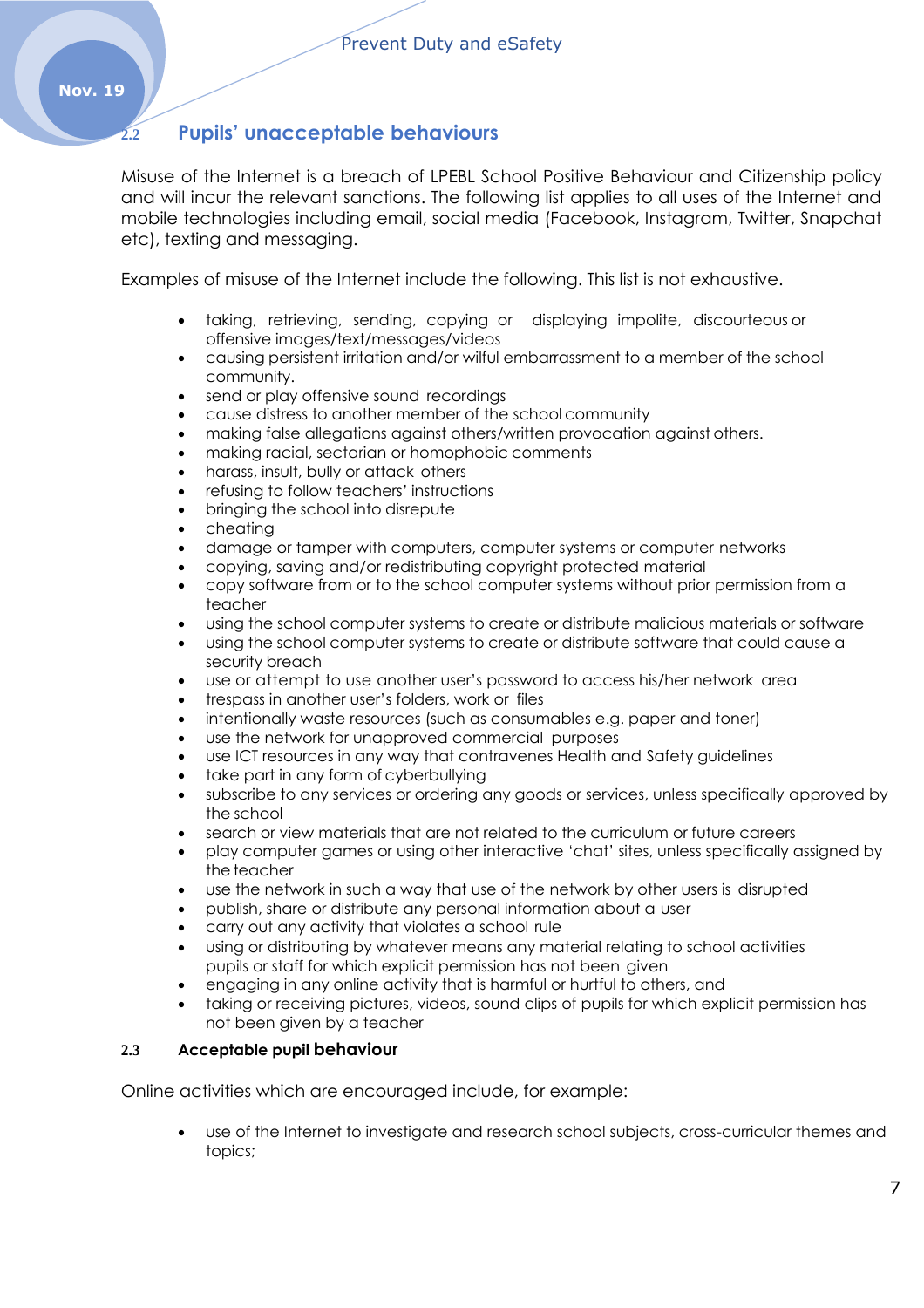• the development of pupils' competence in ICT skills and their general research skills.

## **2.4 Activities by pupils making reference to school name, staff members or pupils**

Pupils should note that using or distributing via online mechanisms (including on social networking sites or similar) any material relating to school activities, pupils or staff for which explicit permission has not been given is unacceptable.

This includes the posting of material, images or video footage relating to school staff, pupils, the school environment or school name. This applies to curricular and extracurricular aspects of school life as well as to all school trips.

## **2.5 Action in the event of unacceptable behaviour by a pupil**

If a pupil is discovered to be using the Internet in a way that it is deemed to have contravened this Acceptable Use of the Internet Policy, subsequent actions will follow the schools standard disciplinary procedure.

**Serious breaches of non-permitted** activities or concerns may result in local authority or PSNI involvement.

## **2.6 Action in the event of a pupil or member of staff being able to access/view inappropriate material online**

If at any time a member of the school community finds that she/he is able to access, from within the school, Internet sites which are unsuitable or should be blocked she/he should close the site down and, in the case of a pupil, advise a staff member immediately. The staff member should report the incident as soon as possible to the Principal so that the site can be blocked (if appropriate) and the incident recorded in the Online Safety Register (Appendix 5).

## **2.7 Location and supervision of Internet based access**

Internet access is available for pupils at LPEBL at any networked computer around the school. This access will always be directly supervised (within a class).

## **3.0 Acceptable use of digital photographs, images or videos of pupils**

#### **3.1 Parental consent for the taking of digital photographs or videos of pupils**

All parents are issued with a permission request for photographs to be taken and displayed and an image of each child is taken for the computer system in the back to school questionnaire. The details of the parental response are held in the school office. Staff should check these details prior to image use.

Digital photographs or video may be taken at school activities and during the academic year and may be used, with parental consent, for display purposes in the school, for publication in the press or for promotional purposes.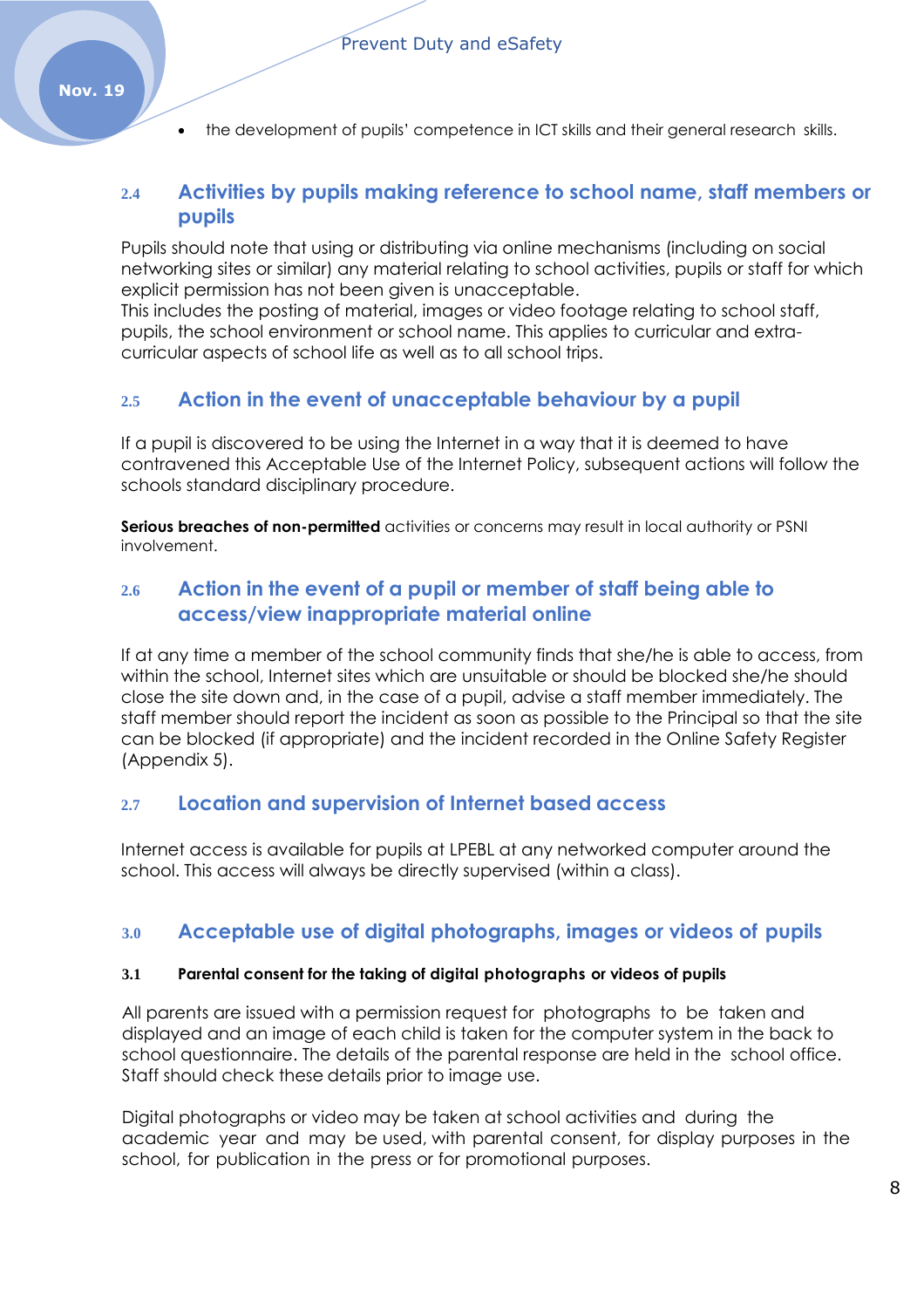For displays/use outside school or where staff require additional guidance on the display/use of photographs, the Senior Leadership Team should be consulted.

## **4.0 Training to support e-Safety**

#### **4.1 Pupil training**

The Stewart Bilingual School will endeavour to ensure that all pupils understand how they are to use the Internet, VLE and email appropriately and why the rules exist.

NPCC and Prevent team resources are a useful teaching tool for all Key Stages looking at Internet safety. Pupil awareness training around Internet e-Safety issues is incorporated into the pupils' ICT programme of study. It is further supported through the schools pastoral programme. Training and support includes:

- specific e-Safety lessons NPCC training;
- guidance by individual teachers on safe Internet practice;
- reinforcement of e-Safety issues through the assemblies and in classroom.

### **4.2 External support resources**

There are many appropriate resources now available in relation to Internet and e-Safety. These are available freely to parents and pupils. Childnet, as an example, has produced many materials to support the teaching of e-Safety at different key stages. They have also produced materials for parents, staff and post primary pupils. Websites to look at include *[www.childnet.com, www.ceop.police.uk/,](http://www.childnet.com/)*

*[www.internetmatters.org, www.kidsmart.org.uk/beingsmart,](http://www.internetmatters.org/) [www.thinkuknow.co.uk](http://www.thinkuknow.co.uk/)*

## **5.0 Risk assessments**

LPEBL School will perform risk assessments on the technologies within the school to ensure that it is aware of and, mitigates against, the potential risks involved with their use.

#### **5.1 Risk assessment process**

 particular care should also be taken when accessing the sites while projecting the computer desktop on a whiteboard, as inappropriate material may be openly displayed.

## **6.0 Cyber bullying**

The Stewart Bilingual School takes cyber bullying very seriously. This form of bullying is considered within its anti- bullying policy and pastoral programme as well as within this policy.

Teachers are to be aware that social media sites can offer much with regards to teaching and learning experiences for the pupils, but that they bring their own unique issues and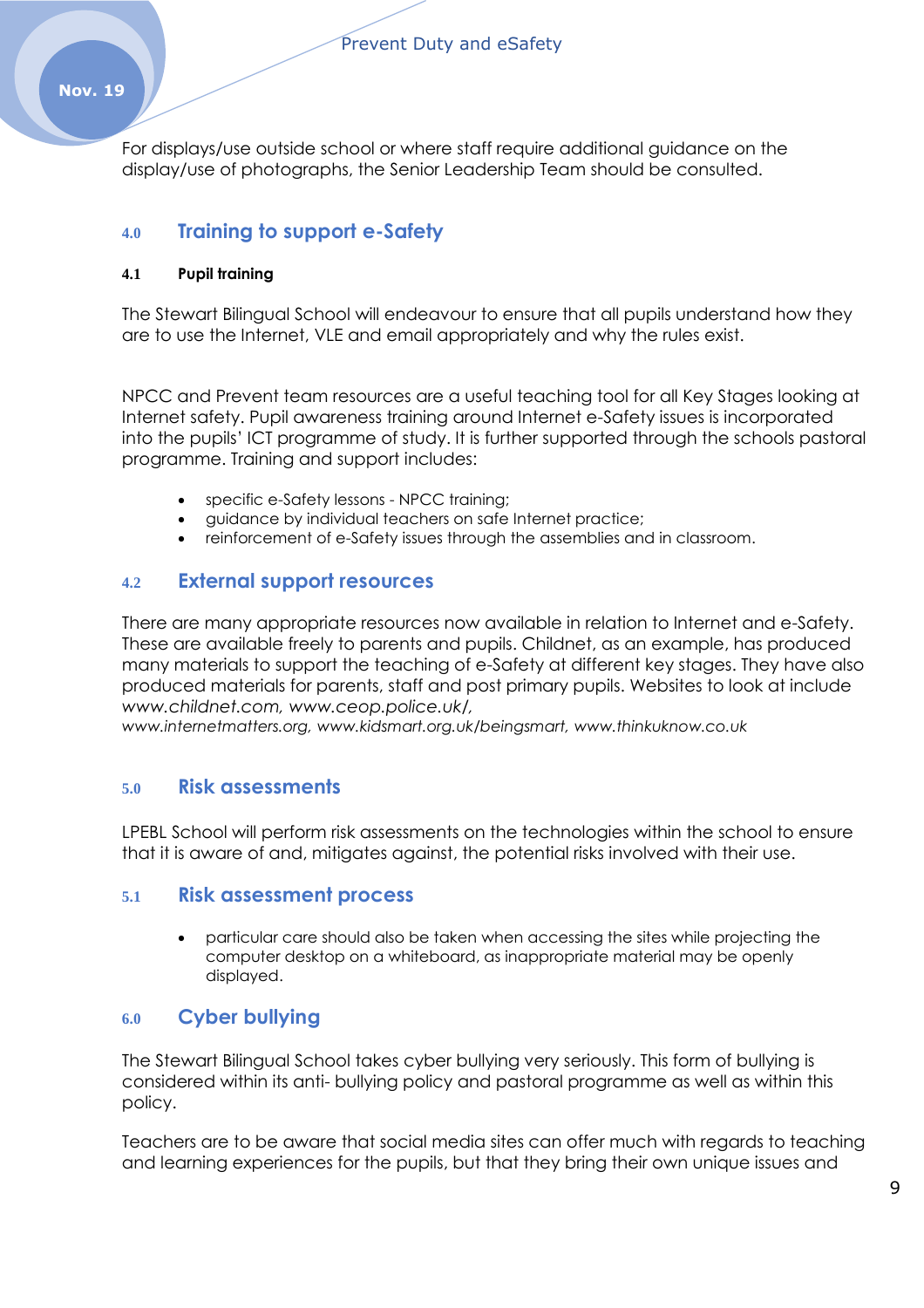concerns.

Each social media technology that is to be utilised, should be risk assessed by teachers in the context of each school situation. Risk assessment form (appendix 4) should be completed before the use of a social media site is authorized in a classroom context.

## **6.1 Forms that cyber bullying can take.**

- Email nasty or abusive emails which may include viruses or inappropriate content.
- Instant Messaging (IM) and Chat Rooms potential to transmit threatening or abusive messagesperhaps using a compromised or alias identity.
- Social Networking Sites typically includes the posting or publication of nasty or upsetting commentson another user's profile.
- Online Gaming abuse or harassment of someone using online multi-player gaming sites.
- Mobile Phones examples can include abusive texts, video or photo messages. Sexting can also occur in this category, where someone is encouraged to share intimate pictures or videos of themselves and these are subsequently transmitted to other people.
- Abusing Personal Information may involve the posting of photos, personal information, fakecomments and blogs, or pretending to be someone online without that person's permission.
- Using any form of technology to blackmail or extort.

## **6.2 What to do if pupils feel they are being cyber bullied**

Pupils are encouraged to report incidents of cyber-bullying to both the school and their parents to ensure the matter is properly addressed and the behaviour ceases.

The Stewart Bilingual School records all instances of cyber-bullying incidents to monitor the effectiveness of their preventive activities, and to review and ensure consistency in their investigations, support and sanctions.

**See also:** Cyberbullying: advice for headteachers and school staff (DPE- 00652- 2014)

#### **7.0 Email and Internet security**

#### **7.1 Email Security**

Staff are advised to only use the school email system. At LPEBL any communication between parents and staff is done via communication book first.

## **10.0 Information for Parents and pupil consent forms**

Parents are informed in writing of the schools e-Safety and Acceptable Use of the Internet Policy. They are asked to give permission for their children to use the Internet. Pupils are also required to sign an undertaking agreeing to their proper use of the Internet.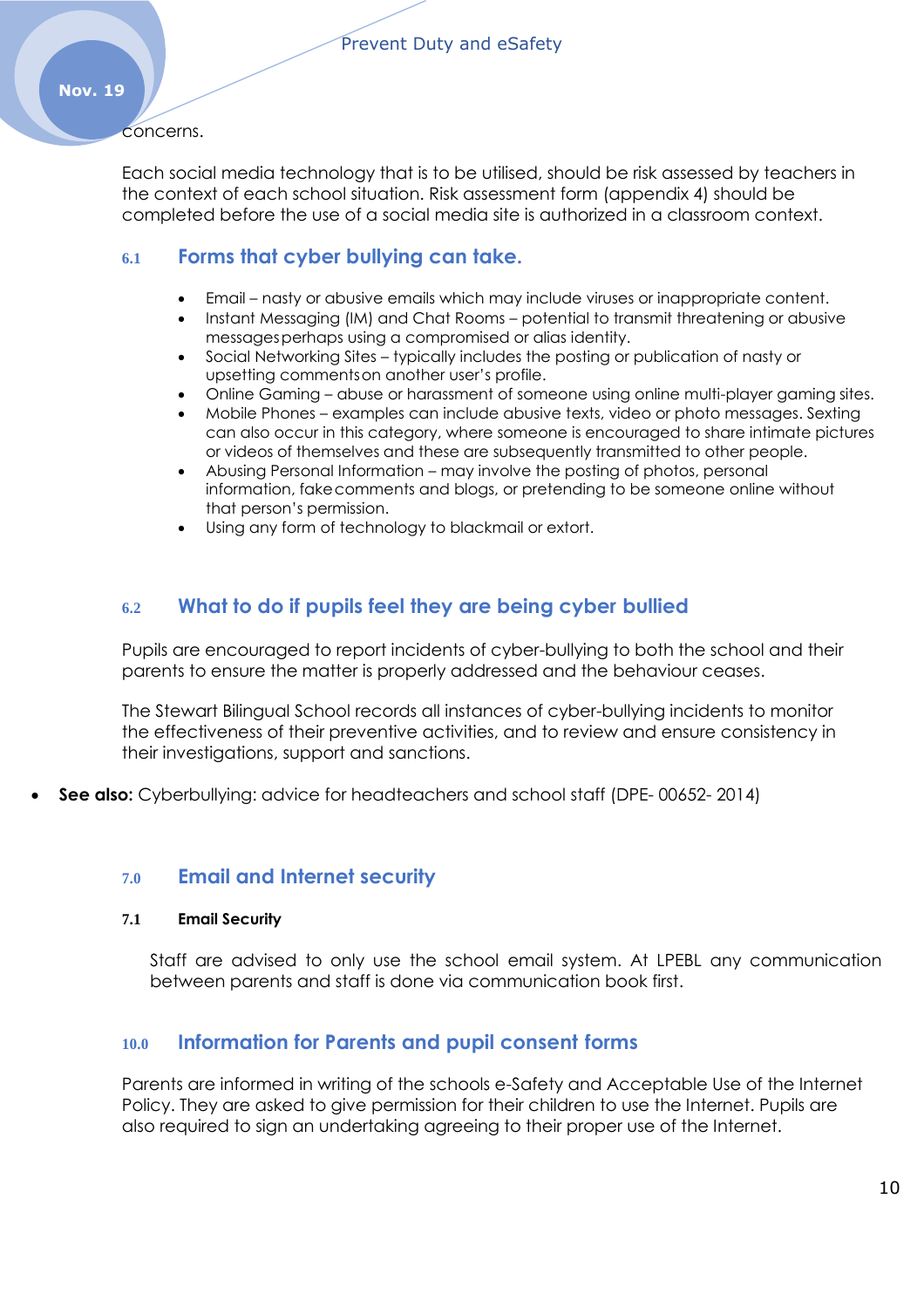## **10.1 Guidance for parents with Internet access at home**

It is strongly advised that a home computer/mobile device with Internet access should be situated in a location where parents can monitor access to the Internet. Computers should be fitted with suitable anti-virus, antispyware and filtering software.

Parents should discuss with their children the school rules for using the Internet and implement these at home. Parents and children should decide together when, how long, and what comprises appropriate use.

Parents should become familiar with the sites their children visit, and talk to them about

what they are learning. Parents should use appropriate Internet filtering software for

blocking access to inappropriate materials.

Parents should consider carefully whether children should have access to social networking sites e.g. facebook and what restrictions are needed to ensure safe use of such sites.

Parents should ensure that they give their agreement before their children give out personal information in any electronic communication on the Internet, such as a picture, an address, a phone number, the school name, or financial information such as credit card or bank details. In this way they can protect their children (and themselves) from unwanted or unacceptable overtures from strangers, from unplanned expenditure and from fraud.

Parents should encourage their children not to respond to any unwelcome, unpleasant or abusive messages, and to tell them if they receive any such messages or images.

Further free advice for parents is available from the following sources:

[www.thinkuknow.co.uk](http://www.thinkuknow.co.uk/) [www.kidsmart.org.uk](http://www.kidsmart.org.uk/) [www.getnetwise.org](http://www.getnetwise.org/)

## **11.0 Pupils bringing their own device to school**

#### **11.1 Request and Instruction**

During the school day the use of devices owned personally by pupils is subject to the same requirements as technology provided by the school. LPEBL School recognises the opportunities that exist for pupils to actively learn through using their own device at school. It supports their use within the learning context with the understanding that controls must be put in place for their safe use.

The rules governing pupils using their own devices are either by **REQUEST** from the pupil or **INSTRUCTION** from the teacher.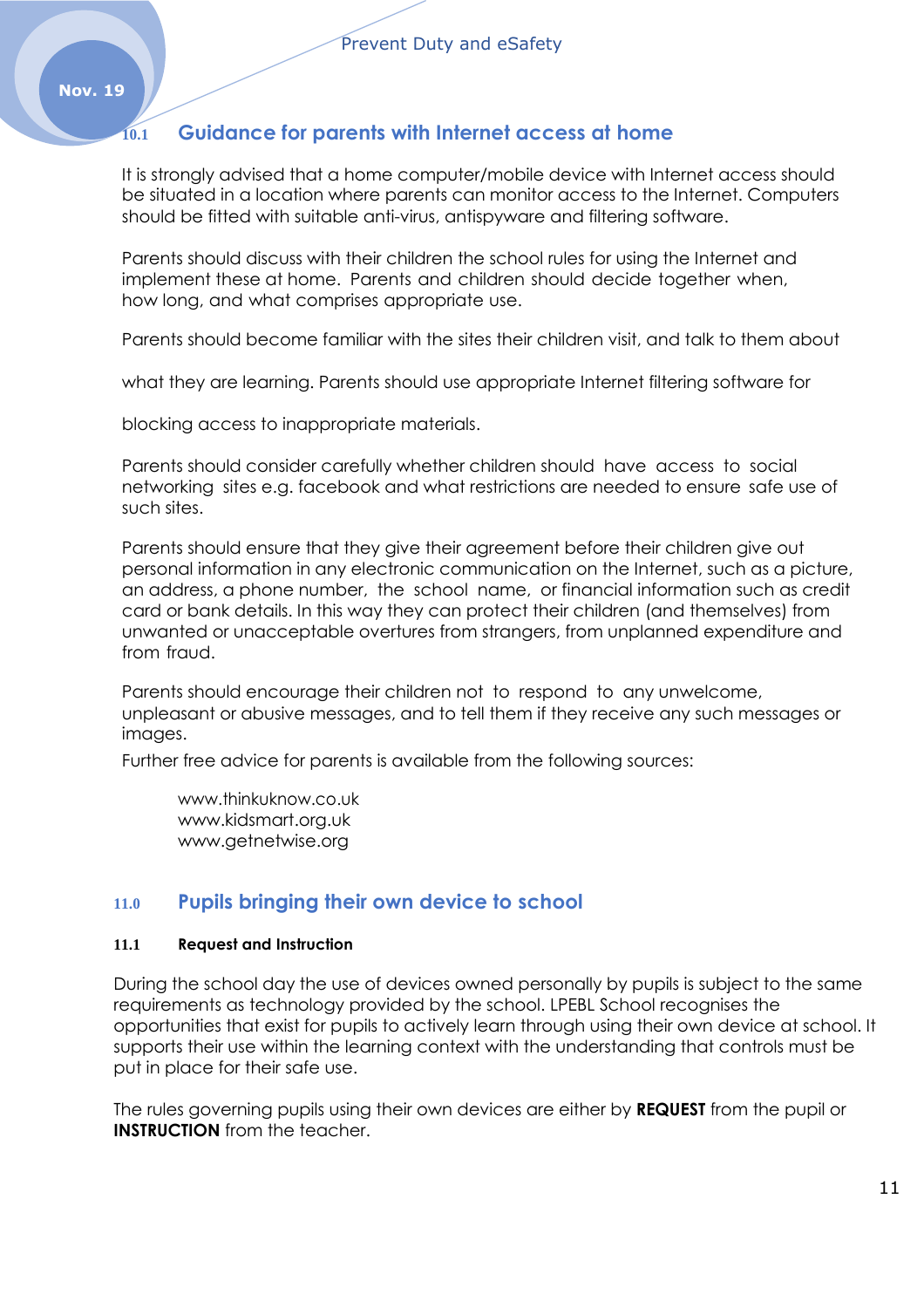## **REQUEST**

In this situation, the pupil makes a request that she use her own device to access the Internet or use the device to further her learning in the classroom or at school. The teacher responds to this request by the pupil for the duration of that lesson only.

## **INSTRUCTION**

The teacher gives instruction as appropriate for pupils to use their own device.

## **11.2 Conditions for pupils using their own devices**

- 1. The device must be used in accordance with the e-Safety and Acceptable Use of the Internet Policy.
- 2. Any inappropriate content stored on the device in breach of the e-Safety and Acceptable Use Policy must be removed before it is brought into the school premises.
- 3. Pupils should have an up-to-date anti-virus/Internet security product on their device.
- 4. Acceptance that the school **takes no responsibility** for any device brought into school.
- 5. Parents/Guardians should have appropriate insurance measures in place to cover the device for this application.
- 6. The pupil is solely responsible for the safety (including content) of the device on his/her way to school, during school and on the return from school.
- 7. Use of the Internet and email is monitored and, any use deemed to be inappropriate, will be dealt with using the school's disciplinary procedures and policies.
- 8. If a teacher suspects school rules have been broken, pupils can be asked to display images stored on their device.
- 9. If inappropriate and/or illegal materials are discovered, then the incident will be pursued through the schools' disciplinary procedure.
- 10. There should be no use of cameras (if available on the device) to take images or video of pupils or a staff member without explicit staff and pupil permission.
- 11. Pupils who wish to connect their personal equipment to the school wireless network, should have no expectations of hardware or software support from the school.
- 12. Devices should be named ideally with a UV pen in accordance with advice from the police.
- 13. Pupils will be responsible for the security of their passwords and if their device is left unattended, the pupil should have either logged off or locked the device to prevent anyone using it in their absence.
- 14. If a pupil suspects that her device has been affected by a virus or other malware, it should be removed from the school network and fixed before using on the school network again.
- 15. Any charging device brought to school must be available for PAT testing to ensure electrical safe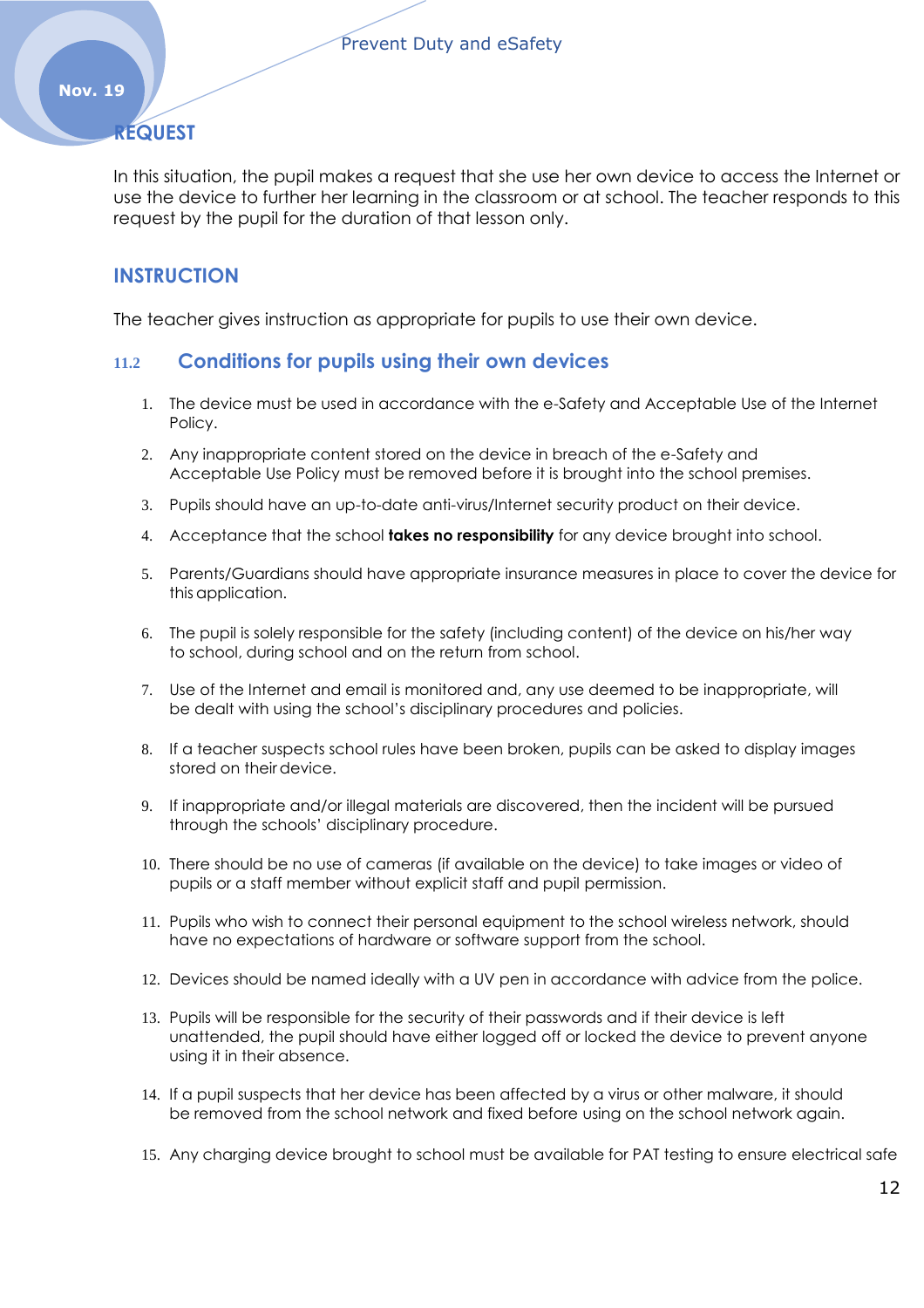#### compliance.

Pupils and parents should also note:

- Pupils should be conscious of personal safety when carrying devices to, around and from school.
- Pupils should be conscious of personal safety when communicating online, and therefore will notshare unnecessary personal information about themselves or others.
- It is also the user's responsibility to ensure that, where possible, devices brought in to school have an up-to-date anti-virus/Internet security program that receives regular updates. Failure to do so may result in viruses being transferred to school computers via email, removable storage devices or by access to the school foldersremotely.

## **11.3 Agreement to guidelines "bring your own device"**

To enable pupils to use their own device at school, under the terms of the e-Safety and Acceptable Use of the Internet Policy, written permission is required. Parents/guardians should sign and return the permission form for pupil Internet access and bring your own device.

Appendix 2

#### **Dear Parent/Guardian,**

## **e-Safety and Acceptable Use of the Internet Policy – Permission form**

As part of the school's ICT strategy, LPEBL School offers pupils access to a filtered Internet service. Before being allowed to use the Internet, all pupils must obtain parental permission and both they and you must sign and return the enclosed form as evidence of your approval and their acceptance of the school rules on Internet access and use.

Access to the Internet will enable pupils to explore thousands of libraries, databases, and bulletin boards while exchanging messages with other Internet users throughout the world. Families should be warned that some material accessible via the Internet may contain items that are illegal, defamatory, inaccurate or potentially offensive to some people.

Whilst our aim for Internet use is to further educational goals and objectives, pupils may find ways to access other materials as well. We believe that the benefits to pupils from access to the Internet, in the form of information resources and opportunities for collaboration, exceed any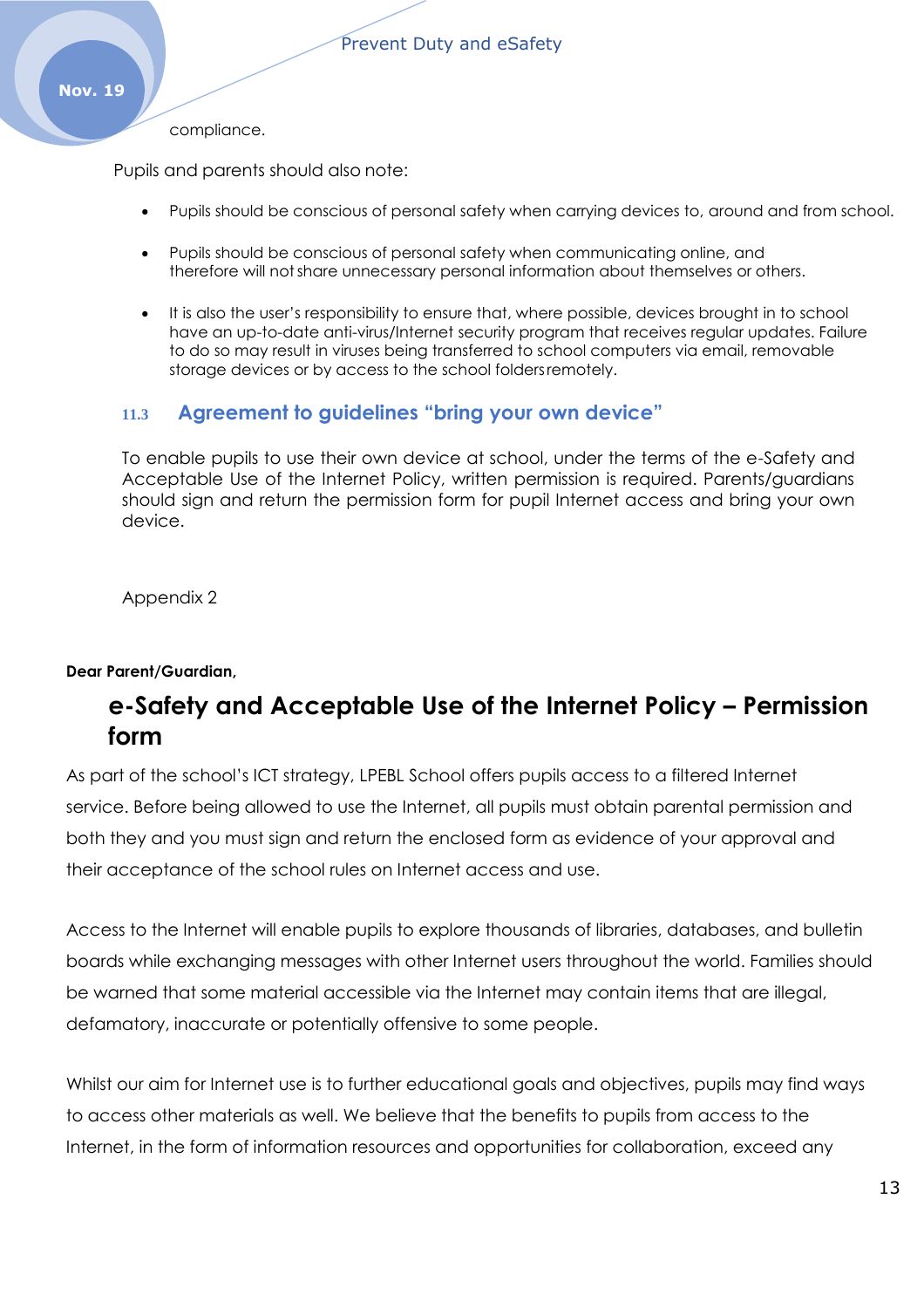#### Prevent Duty and eSafety

#### **Nov. 19**

disadvantages. We have put in place a filtered Internet and e-mail service to minimise the dangers of pupils gaining access to unsuitable materials. In addition, a clear set of rules and procedures for pupil use of the Internet has been implemented. Ultimately, however, parents and guardians are responsible for setting and conveying the standards that their children should follow when using media and information sources.

During class, teachers will guide pupils towards appropriate materials. Clear rules and procedures are in place for proper use of the Internet. Outside of school, families must bear the same responsibility for such guidance as they exercise with information sources such as television, telephones, movies, radio and other potentially offensive media. Appropriate home use of the Internet by children can be educationally beneficial and can make a useful contribution to home and school work. It should, however, be supervised, and parents should be aware that they are responsible for their children's use of Internet resources at home.

Whilst we endeavour to continue to educate in this challenging area, pupils are only permitted to access online materials using Internet connections provided and filtered by, or on behalf of, The Stewart Bilingual School. We appreciate your ongoing support as we work together to ensure the safety of your child and those in our wider school community.

Free eSafety advice is widely available on the Internet, examples include: from the following sources: [http://www.thinkuknow.co.uk/ -](http://www.thinkuknow.co.uk/) a website designed to inform children of the potential hazards involved with online chatrooms. [http://www.parentsonline.gov.uk/ -](http://www.parentsonline.gov.uk/) promotes home school links by helping parents understand the role of ICT in learning<http://www.getnetwise.org/> information about filtering programs for home use We would be grateful if you could read the enclosed guidance documents and then complete the

permission form which follows. Yours sincerely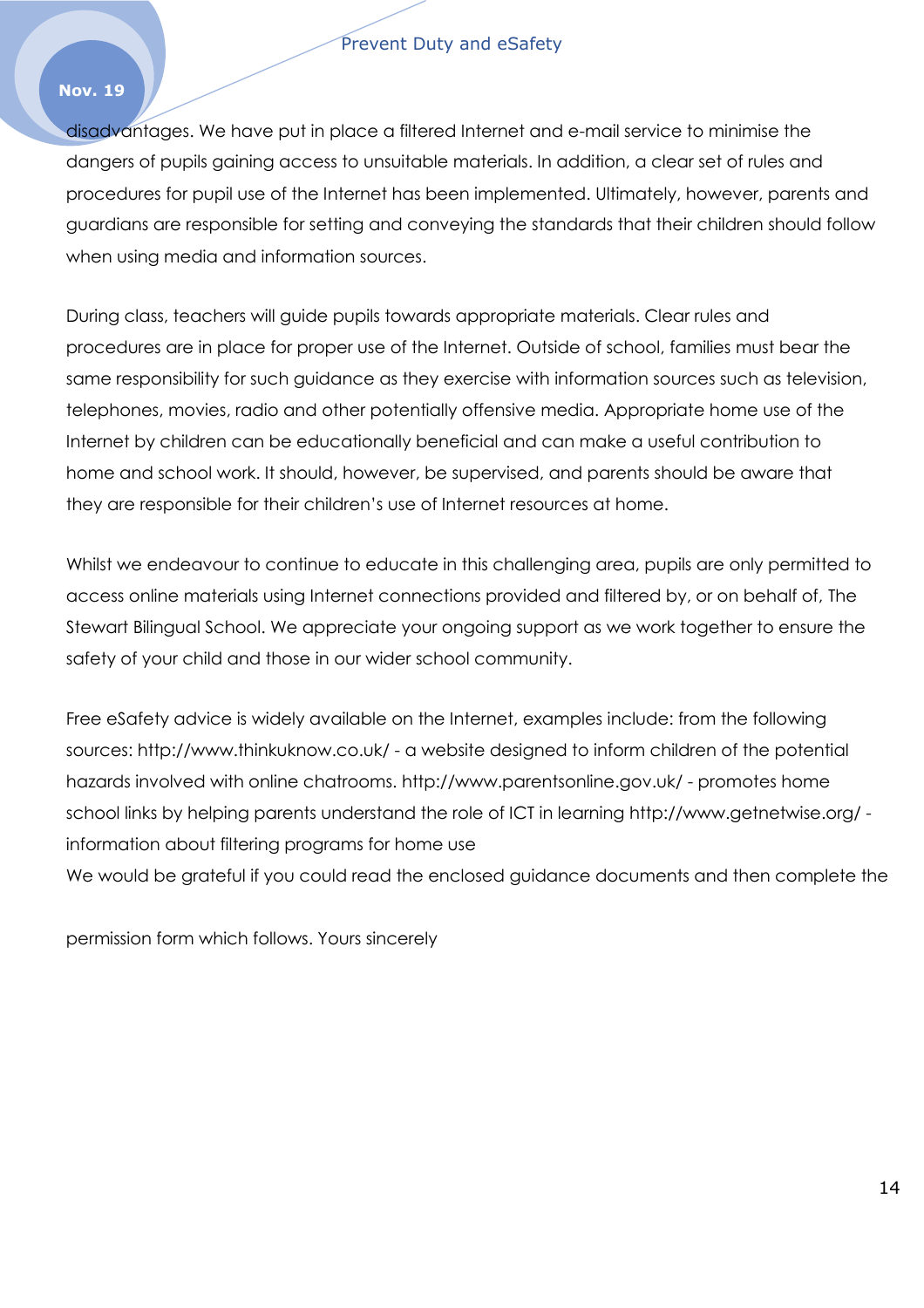## **LPEBL School Pupil Internet Access and**

## **'Bring Your Own Device' Consent Form**

Please complete and return this form to enable your daughter to access the Internet at school. The form also authorizes your daughter to bring her own device to school and for her to use the device within the terms as outlined in the e-Safety and Acceptable Use of Internet Policy.

By signing this form you:

- 1. Have read and understood the e-Safety and Acceptable Use of the Internet Policy and agree to abide by this policy
- 2. Confirm that a device brought to school by your daughter will **only be used in** accordance with this policy
- 3. Confirm that you accept full responsibility for the full replacement value of all electronic equipment which the pupil mentioned below brings into school.
- 4. Understand that the school's Internet services are filtered in an effort to prevent pupils from cominginto contact with objectionable material; however incidents may still occur when inappropriate material has not been blocked by the filtering service.
- 5. Understand that your daughter must comply with The Stewart Bilingual School's e-Safety and Acceptable Use ofthe Internet Policy and support the sanctions that are outlined in the schools disciplinary policy.

This contract will remain in force **throughout the pupil's time** at school and may be revised to take account of technological advancements in the interests of pupil safety. Return the signed form to the school office/form teacher.

As the parent or legal guardian of the pupil below, I **grant permission** for my daughter to use the Internet and bring her own device to school.

#### **Parent's/Guardian's Agreement**

NAME of Pupil:  $\qquad \qquad \qquad$  (Please Print)

| Signed Parent/Guardian: |  | Date: |
|-------------------------|--|-------|
|-------------------------|--|-------|

#### **Pupil's Agreement**

I have read and understand the Pupils' Roles and Responsibilities (Section 2.0) & Guidance for Pupils on the use of the Internet (Appendix 3). I will use the computer system, including my own devices, in a responsible way and obey the school rules at all times. Signed Pupil: Date: Date: Date: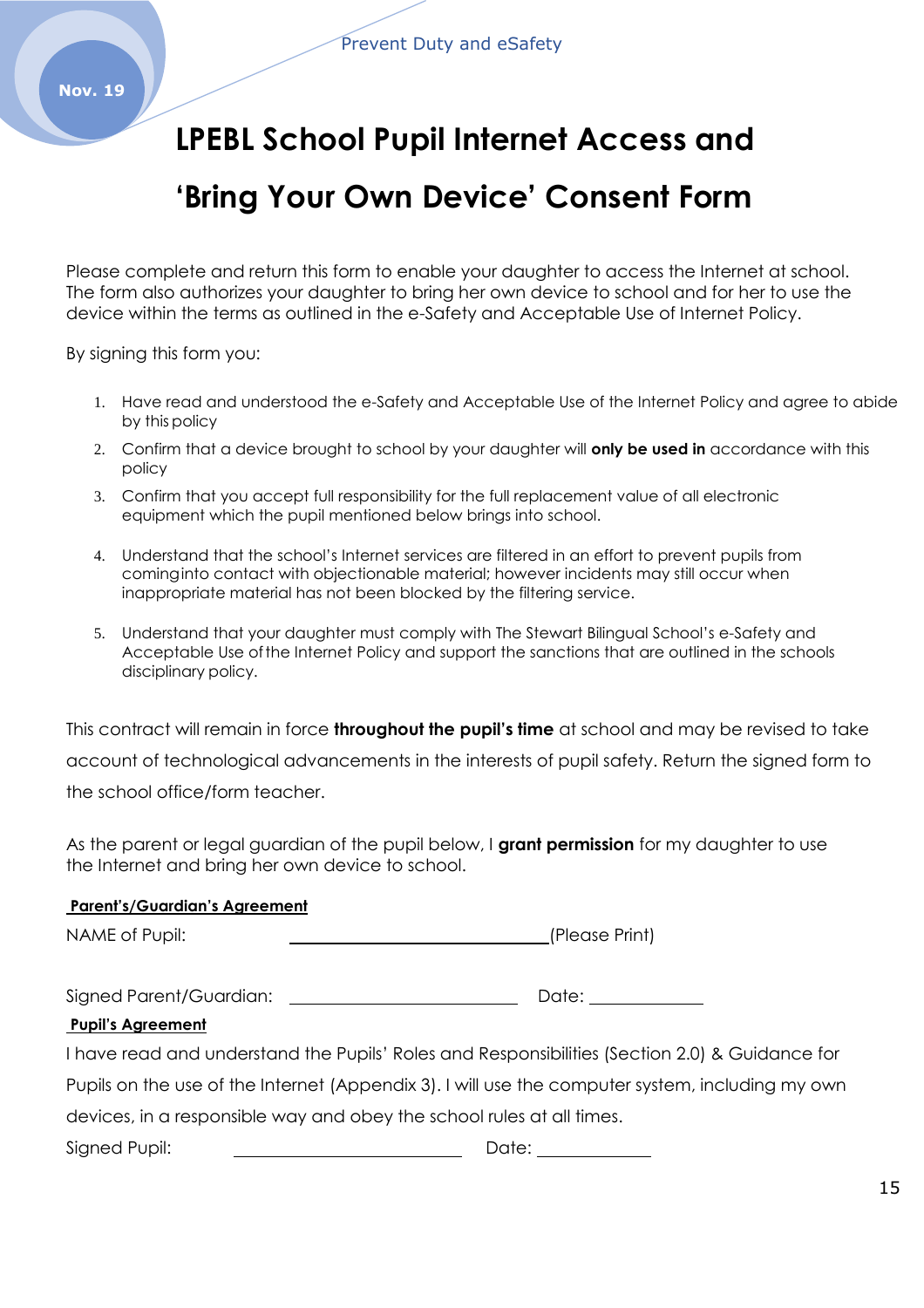**The information on this form is covered by the provisions of the Data Protection Act, 2018. Your signature on the form is deemed to be an authorization by you to allow the School to process and retain the information for the purpose(s) stated**